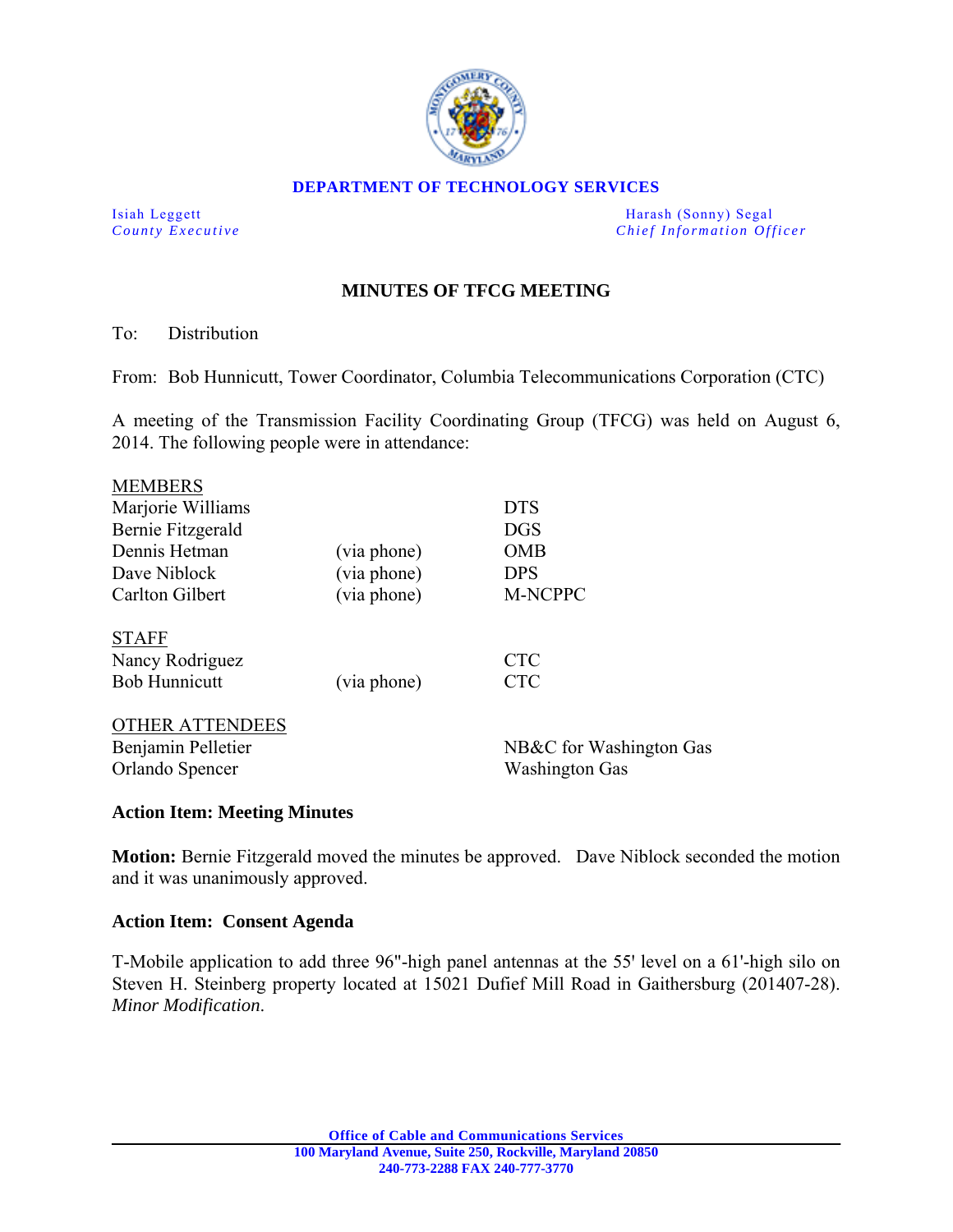Minutes of TFCG Meeting Held August 6, 2014 Page 2 of 5

**Motion:** Carlton Gilbert moved the Consent Agenda be approved. Bernie Fitzgerald seconded the motion and it was unanimously approved.

## **Regular Agenda**

**Action Item:** Sprint application to add three 56"-high panel antennas at the 150' level on a 150' high monopole on MCPS property located at 300 Olney Sandy Spring Road in Sandy Spring (201407-06). *Minor Modification*. *Conditioned on the applicant providing written approval from MCPS at the time of permitting that MCPS has approved the attachment of the antennas.* 

Nancy Rodriguez summarized the application noting that because she had not received notice from MCPS that they have approved the modifications, the recommendation is conditioned on their approval.

**Motion:** Bernie Fitzgerald moved the application be recommended as conditioned by the Tower Coordinator. Bernie Fitzgerald seconded the motion and it was unanimously approved.

**Action Item:** T-Mobile application to replace three antennas with three 96"-high panel antennas at the 93' level atop a 125'-high water tank on WSSC property located at 21701 Ridge Road in Germantown (201407-13). *Minor Modification*. *Conditioned on the applicant providing written approval from WSSC at the time of permitting that WSSC approves the attachment of the antennas.* 

Nancy Rodriguez summarized the application noting that because she had not received notice from WSSC that they have approved the modifications, the recommendation is conditioned on their approval.

**Motion:** Bernie Fitzgerald moved the application be recommended as conditioned by the Tower Coordinator. Bernie Fitzgerald seconded the motion and it was unanimously approved.

**Action Item:** T-Mobile application to add three 96"-high panel antennas on each of 9 monopoles. See attached list for property owners and addresses (201407-27). *Minor Modification*. *Conditioned on the applicant providing written approval from MCPS at the time of permitting that MCPS has approved the attachment of the antennas on monopoles located on MCPS property. One site is Not Recommended.* 

Nancy Rodriguez summarized the application noting that because the County has not approved modification to the antennas on the monopole located at Fire Station #31, the Tower Coordinator does not recommend approval for those modifications. Additionally, two of the sites on the list—monopoles located at Watkins Mill and Blake High School—are conditioned on approval by MCPS at the time of permitting.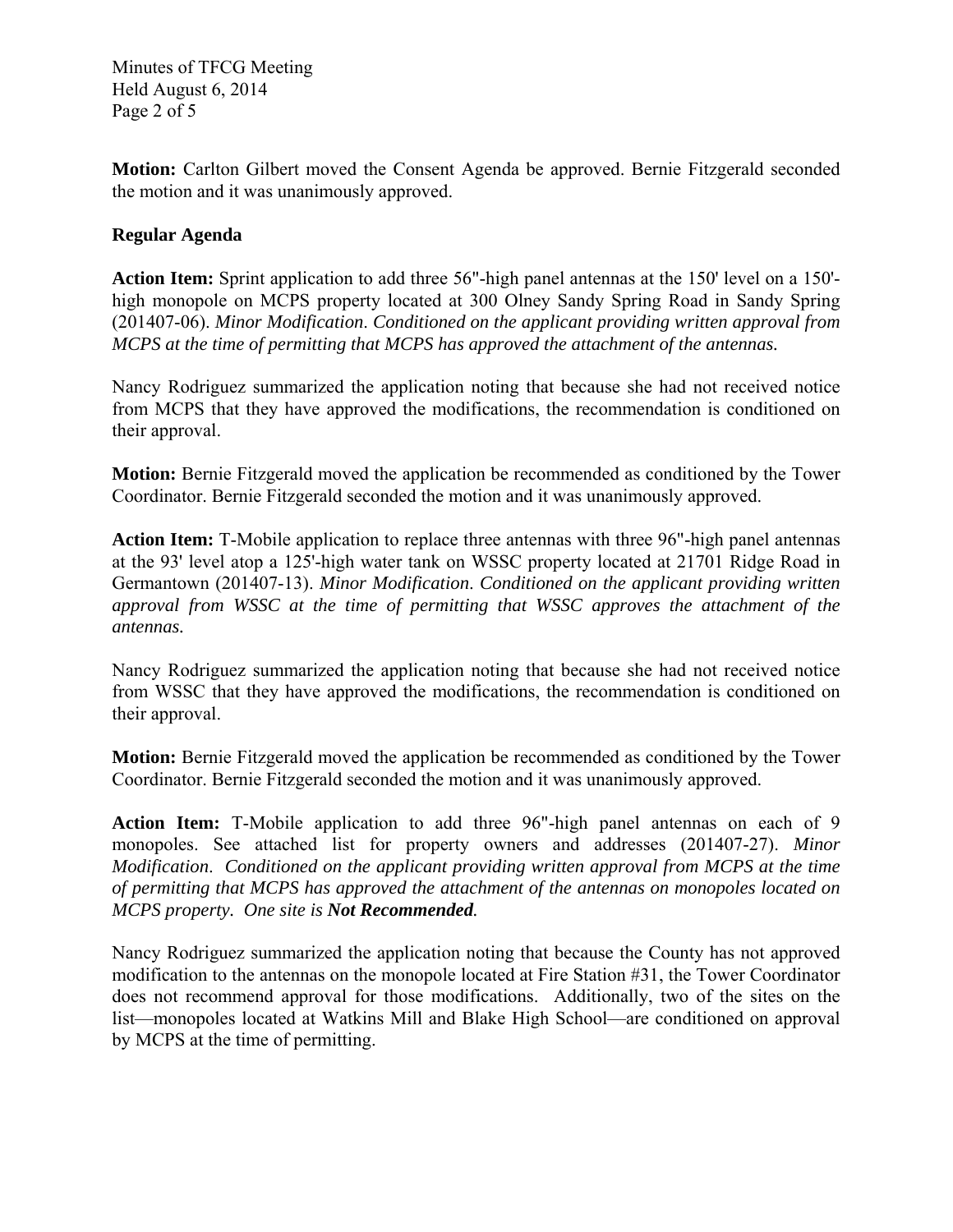Minutes of TFCG Meeting Held August 6, 2014 Page 3 of 5

**Motion:** Dave Niblock moved the application be recommended as conditioned by the Tower Coordinator. Bernie Fitzgerald seconded the motion and it was unanimously approved.

**Action Item:** Verizon application to attach 12 panel antennas, six at 95"-high and six at 48" high, at the 91', 92', and 104' levels on an existing 85'-high hospital on Montgomery General Hospital property located at 18101 Prince Philip Drive in Olney (201408-01). *Co-location*. *Conditioned on compliance with section 59-A-6.14 for screening and exterior of the generator and equipment shelter.* 

Nancy Rodriguez summarized the application noting that because the equipment area on the ground alongside the hospital is not shown to be properly screened, the Tower Coordinator's Recommendation is conditioned on compliance with zoning requirements for same.

**Motion:** Bernie Fitzgerald moved the application be recommended as conditioned by the Tower Coordinator. Carlton Gilbert seconded the motion and it was unanimously approved.

**Action Item:** Washington Gas application to construct a 145'-high monopole and attach two microwave dish antennas, one 4'-wide at the 109' level and one 3'-wide at the 140' level, on Washington Gas property located at 11801 Nebel Street in Rockville (201408-02). *New*.

Bob Hunnicutt summarized the application noting that a previous application had been filed for this site over a year ago. At that time, he added, the Tower Coordinator asked why several existing buildings could not be used to relay the microwave signals from the Nebel Street location but the request was never answered and the application was not completed. Since then, Washington Gas has provided engineering documentation supporting its decision to rule out a number of sites listed in the Recommendation because antennas on those sites could not attain the required direct line-of-sight for their connections with their sister facilities in Washington and Rockville. Summarizing the Washington Gas documentation, Mr. Hunnicutt said that the Nuclear Regulatory Commission (NRC) building, which already contains many antennas within the façade of its top two floors, has no space to add the large dish antennas needed for Washington Gas; he also noted that use of a recently constructed nearby residential building was ruled out because of expected interference from a new high-rise being constructed across the street from the Nebel Street property.

Carlton Gilbert asked for clarification on why the rooftop of the recently constructed residential building across the street from the Washington Gas property was ruled out as an alternative to the new monopole. Mr. Hunnicutt explained that when Washington Gas filed for this monopole under a prior application over a year ago, that building was ruled out as an option because the landlord denied permission. Further, since that time, construction has begun on another tall building adjacent to that building; once that second building is completed, it will present interference issues with the line-of-sight needed for the microwave signal transmission path between the Nebel Street site and Washington Gas' Washington D. C. site. Orlando Spencer stated that is correct. Mr. Gilbert said he would expect that there may be some objection to the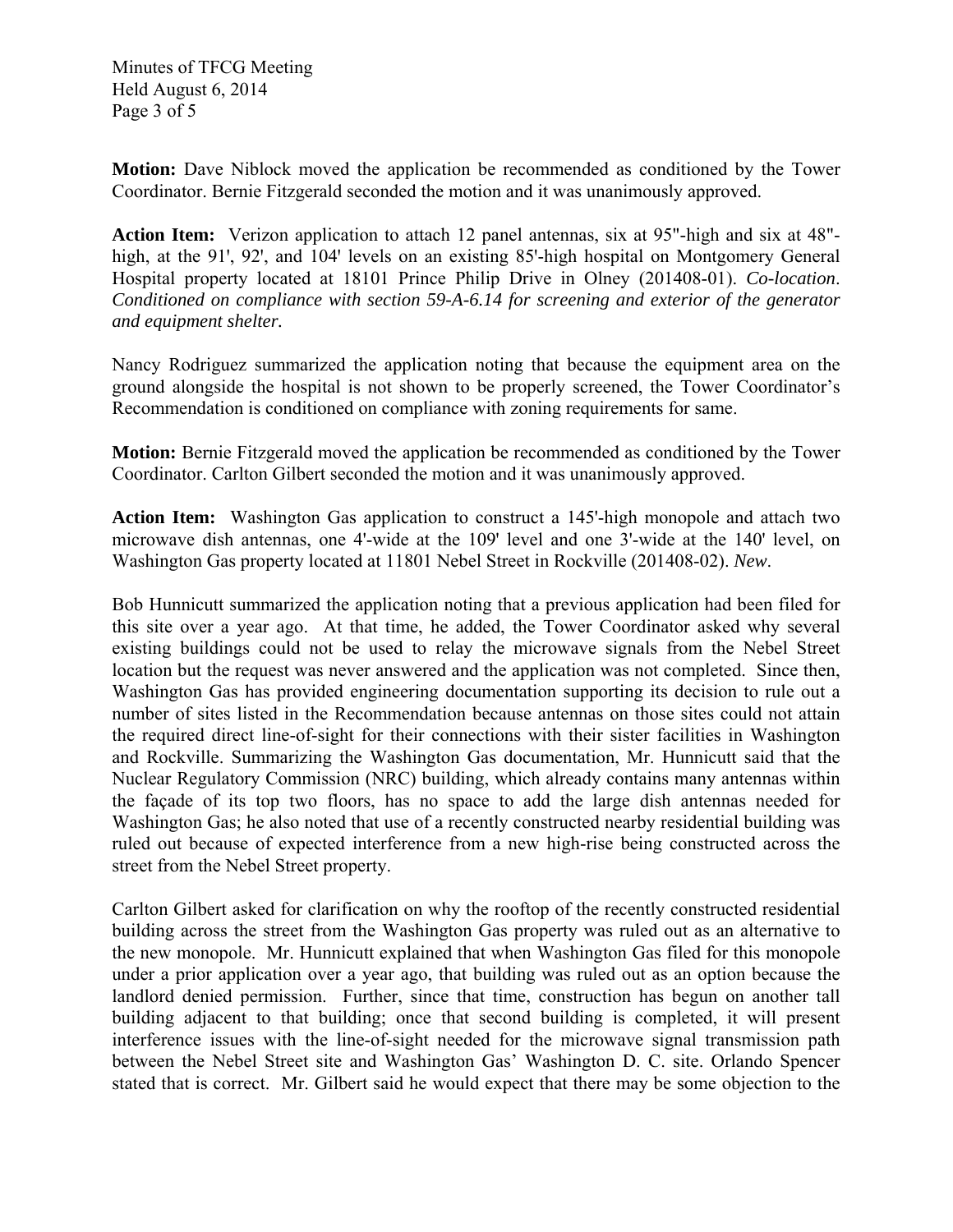Minutes of TFCG Meeting Held August 6, 2014 Page 4 of 5

monopole once constructed and he thought the discussion about that option should be noted in the minutes about this application.

Mr. Hunnicutt added that the monopole is permitted on this Industrial zone property but it will be quite noticeable by residents in the community as illustrated in the Tower Coordinator's Recommendation. He said that although there had been some community objection a year ago, Washington Gas now reports that before filing this application they had a community meeting and no objections were raised.

Based on the information provided by the applicant and Washington Gas with this application, it meets the TFCG requirements. The documentation supports the need for the monopole as designed for the two Washington Gas antennas and it will be available for co-location of other antennas once constructed. Marjorie Williams agreed and asked the Tower Coordinator to include a summary of this discussion in the minutes.

**Motion:** Bernie Fitzgerald moved the application be recommended as conditioned by the Tower Coordinator. Marjorie Williams seconded the motion and it was unanimously approved.

**Action Item:** Clearwire application to replace remote radio heads at the 68' level on a 100'-high monopole located at Wheaton High School at 12501 Dalewood Drive in Silver Spring. *Minor Modification*.

Marjorie Williams summarized the application noting that it had been put on hold by a previous MCPS representative, because of anticipated school renovation work. However, MCPS has now advised the Tower Coordinator that these modifications will be permitted to proceed, so for that reason—and for this case only at the request of the applicant—it is being added to this agenda for action.

**Motion:** Carlton Gilbert moved the application be recommended. Bernie Fitzgerald seconded the motion and it was unanimously approved.

**Action Item:** Verizon application to replace six antennas with nine panel antennas—three at 72"-high, three at 69"-high, and three at  $48"$ -high—at the  $96'$  and  $106'$  levels on a 112'-high water tank on WSSC property located at 17710 Buehler Road in Olney (201406-29). *Minor Modification*.

Marjorie Williams summarized the application noting that because at the last minute WSSC notified the Tower Coordinator that they had approved the proposed modifications, it was being included as part of today's agenda.

**Motion:** Bernie Fitzgerald moved the application be recommended. Dave Niblock seconded the motion and it was unanimously approved.